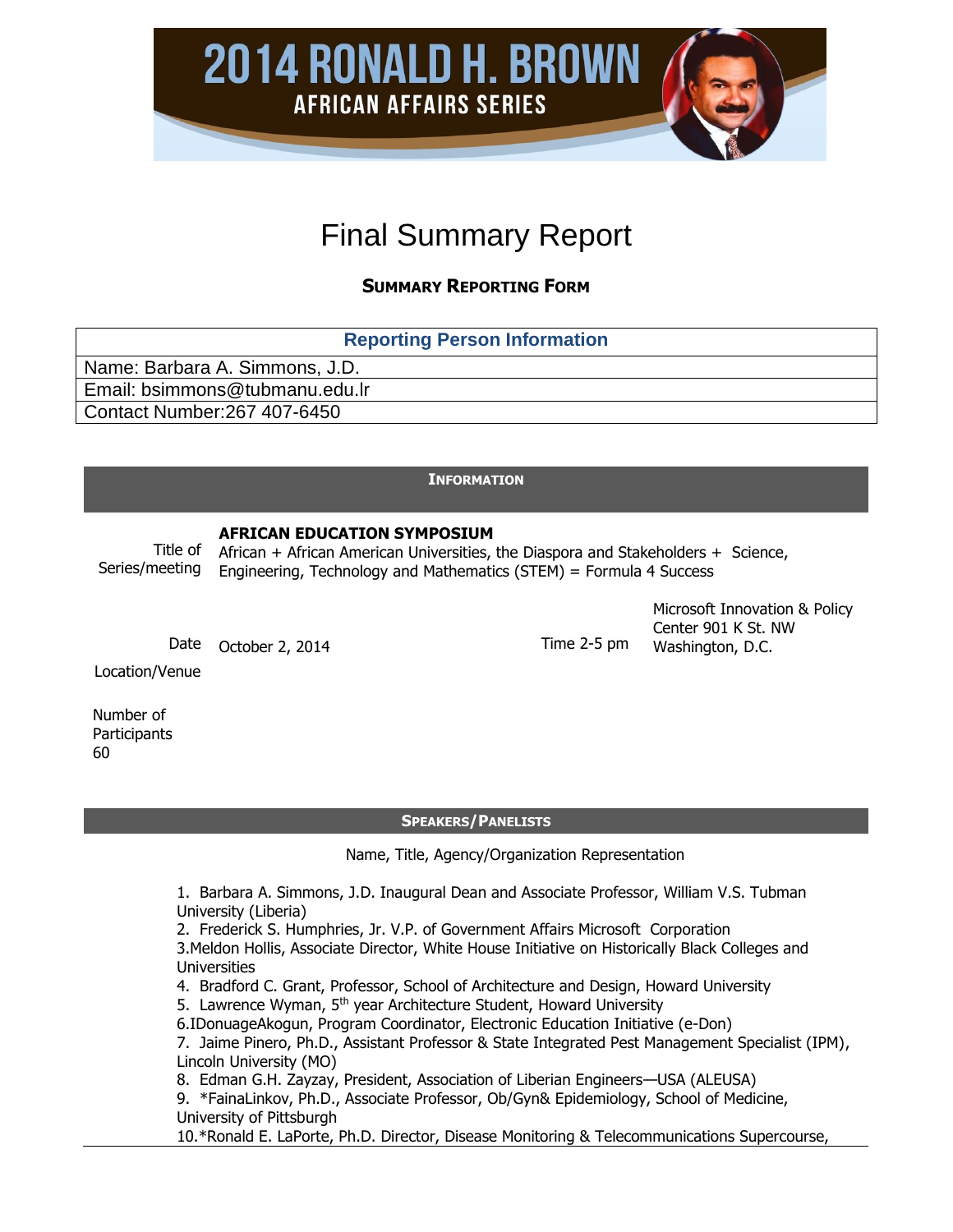Central, Professor of Epidemiology, University of Pittsburgh 11.\*Eric Marler, M.D., Consultant 12.Matthew Reisman, Director, International Trade, Microsoft Corporation 13.\*Louis Onyango Otieno, Director, Africa Initiatives Microsoft Corporation 14. Gerald F.B. Cooper, Chair, William V.S. Tubman University Foundation Board E-brary Project 15. NkemKumbah, Ph.D., Chair, CFA STEM African Initiative 16. Melvin P. Foote, President & CEO CFA

\*Via Skype

## **MEETING DESCRIPTION**

# **Abstract of Meeting:**

A series of presentations were made by representatives from the academic, government, private, professional and non-governmental sectors all of which acknowledged theimportance of STEM. Some even suggested that STE3A3M replace STEM to mean Science, Technology, Engineering, Ethics, Entrepreneurship, Architecture, Agriculture, Arts, and Mathematics. The Symposium focused on actual projects that either have occurred, currently exist and/or are planned for the future. Following the presentations, small group discussions were held with the audience.

# **Objectives of the meeting:**

- 1) Bring together representatives of all the stakeholders who contribute to the promotion of STEM among and between African and African American Universities for the purpose of initiating a long-term process designed to "STEMINIZE" i.e. enhance the STEM disciplines at these Universities.
- 2) Form an ad hoc task force to continue discussions begun at Symposium.

## **Outcome of the meeting:**

A series of meetings were held on October 30<sup>th</sup>, November  $13<sup>th</sup>$  and November 20<sup>th</sup> 2014. Ms. Sylvie Bello graciously permitted the meetings to be held at the CameroonAmerican Council Headquarters. In the meetings, persons shared information about their organizations. Queen Ayacodobae made a formal presentation about her organization/projects. Scheduled presentations by others were postponed.

At the last two meetings, participants selected subcommittees for on-going work. The subcommittees (all of which are to have STEM as the focus) and those who volunteered are:

|                                                                               | <b>African HistoryAfrican DiasporaEducationImmigration Affairs</b>             |                                                 |                             |                |  |
|-------------------------------------------------------------------------------|--------------------------------------------------------------------------------|-------------------------------------------------|-----------------------------|----------------|--|
| KulyaNzogu                                                                    | Arlene Graham                                                                  | Charles Sharp                                   | Sylvie Bello                |                |  |
| Sylvie Bello                                                                  | Theodore NgatchouKulyaNzogu                                                    |                                                 | Darren Williams             |                |  |
| NaadaFavitsou-Boulandi                                                        | Barbara A. Simmons                                                             | Samuel Nixon, Jr.DamolaIdowu<br>Elisabeth Hando |                             |                |  |
|                                                                               | Political ActionEconomic Dev./EntrepreneurshipResearchTechno/Software Planning |                                                 |                             |                |  |
| Darius Stanton                                                                | Darius & Erica StantonMassalaReffellInfrastructure                             |                                                 |                             |                |  |
| Sylvie BelloKulyaNzogu Samuel Nixon, Jr.                                      |                                                                                |                                                 | Charles Sharp Erica Stanton |                |  |
| TheordoreNgatchou Arlene Graham TheodoreNgatchouSamuel Nixon, Jr. DamolaIdowu |                                                                                |                                                 |                             |                |  |
|                                                                               | MounaFarhatNaadaFavitsou-BoulandiTheodore NgatchouMounaFarhat                  |                                                 |                             |                |  |
| Leon Mensah (selected as chair for                                            |                                                                                |                                                 | Elisabeth Hando             | Masala Reffell |  |
| This subcom.)                                                                 |                                                                                |                                                 |                             |                |  |